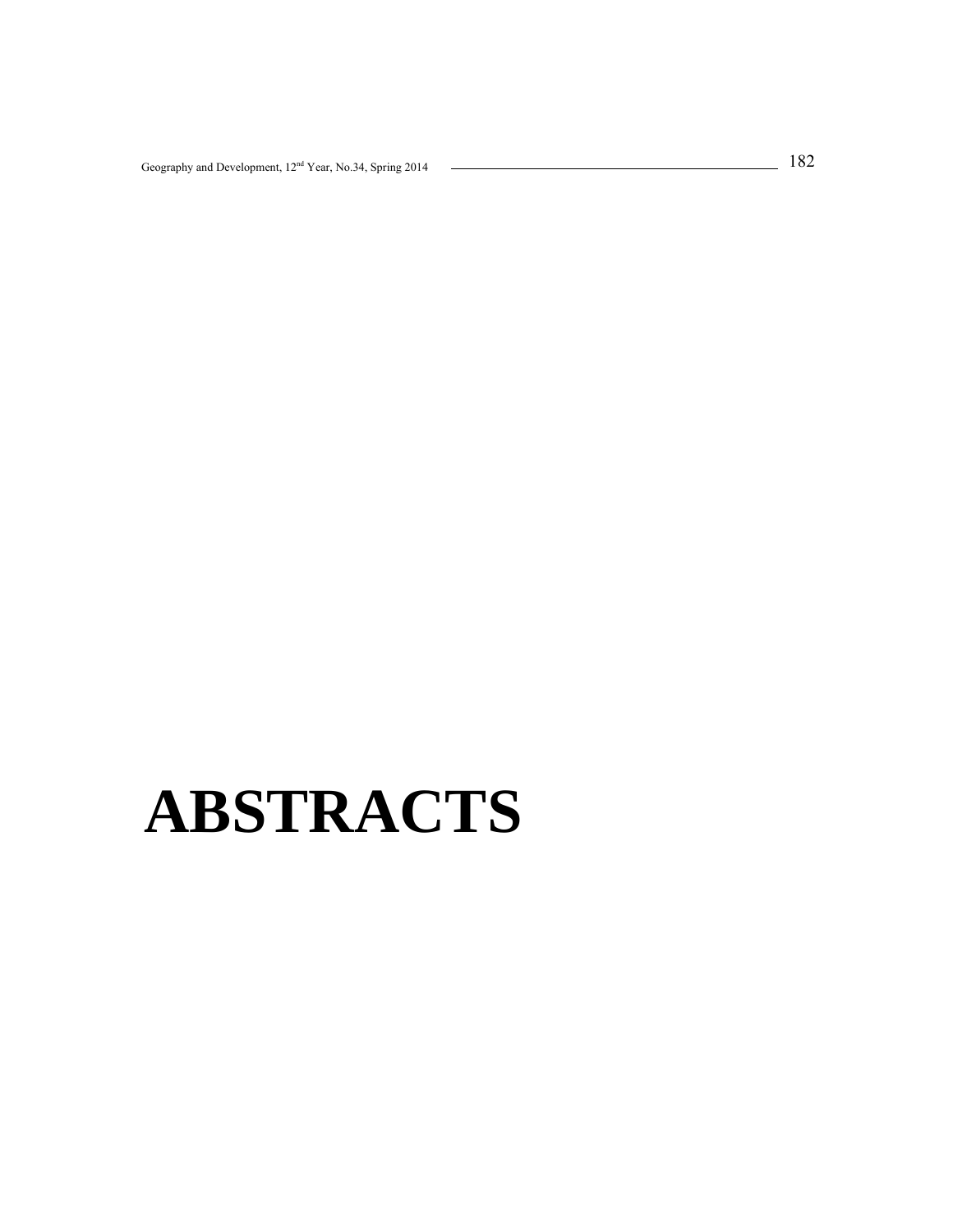# **Comparative Study of Accuracy rate of Fuzzy AHP and Classical AHP Methods for Ranking Indicators Affecting on the Quality of Life Case study: Mahban Village, Township Nikshahr Township**

**Dr. Faramarz Barimani** Associate Professor of Geography and Rural Planning University of Mazandaran, Babolsar

**Hadi Rasti**  Ph.D Student of Geography and Rural Planning University of Isfahan

Quality of life is of the important issues considered by most experts of planning and development of human settlements. This topic, in less developed countries is faced with great challenges and Several factors influence on it in various dimensions. The most important indicators effective on quality of life in these countries, especially in rural parts of deprived areas, mostly is about the basic needs of life, which are assessed by different methods including AHP and FAHP. In this study, after collecting the data through questionnaires, the two said methods have been used as comparative.

Because of differences in the obtained results, the accuracy rate was reviewed again by Mean Squared Error(MSE) and the following results were obtained:

Firstly, in both methods the "income and employment," has the highest and "participation" has the least importance and and impact on people's quality of life.

Secondly, there is a great difference between the classical hierarchical analysis method (AHP) and Fuzzy Analytical Hierarchy (FAHP) in evaluation and determine the degree of importance.

Thirdly, in consistent with available facts, fuzzy methods compared with classical methods has more accuracy and this difference was approved by the mean squared error (MSE).

**Keywords:** Rankings, Quality of life indicators, Rural areas, AHP fuzzy, AHP classic, Mahban subdistrict.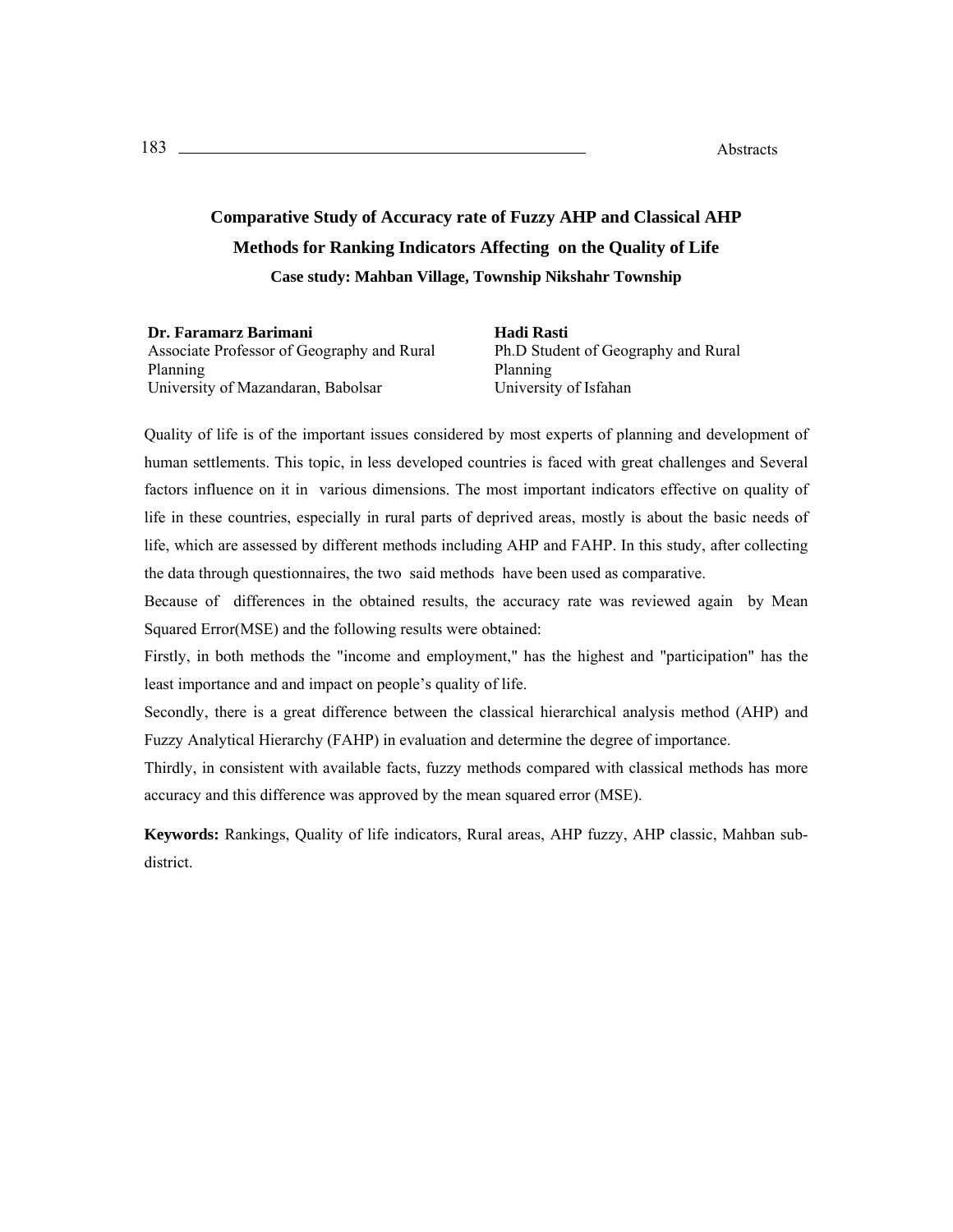# **Application of TOPSIS Model in Analysis Process of Environmental Capabilities for Urban Development**

**Case study : Ardabil Township**

| Dr. Fariba Sfandvari                     | Dr. Ata Ghafari Gilandeh                        |
|------------------------------------------|-------------------------------------------------|
| Associate Professor of Natural Geography | Assistant Professor of Urban Planning Geography |
| University of Mohaghegh Ardabili         | University of Mohaghegh Ardabili                |

The increasing trend of urbanization and consequently the rapid growing of the physical space of the cities is considered as one of the significant features of the human today's life. On this basis, using proper and efficient strategies in leading the physical development of the cities in suitable beds can be considered as an inevitable factor in the process of urban planning. One of these strategies is implementing efficient techniques in prioritizing lands suitability for development of urban constructions.

In the present study, by selecting the cities of Ardabil, Nir, Namin and Sarein as the case study, it is tried to test a combination of GIS and TOPSIS model capabilities in an experimental context of the study subject and the resulting outputs be presented in the form of a classified drawing of lands suitability for urban development.

To this end, forming evaluation criteria, standardization of criteria drawings for the membership degree in fuzzy function, determining the criteria weight by CRITIC method and preparing weighted standardized maps were the measures be taken that in consequence of their performance, the required arrangements were provided for functional use of TOPSIS model in GIS environment. Review of the results obtained from using model in the study area, showed that the introduced prioritized pixels in the output of model have optimum conditions from the view point of defined criteria. Therefore, this model can be used as a decide supporting system (DSS) in the process of choosing proper beds for the city physical development.

**Keywords:** Urban development،City dwelling ،multi-criteria analysis, TOPSIS model, Ardabil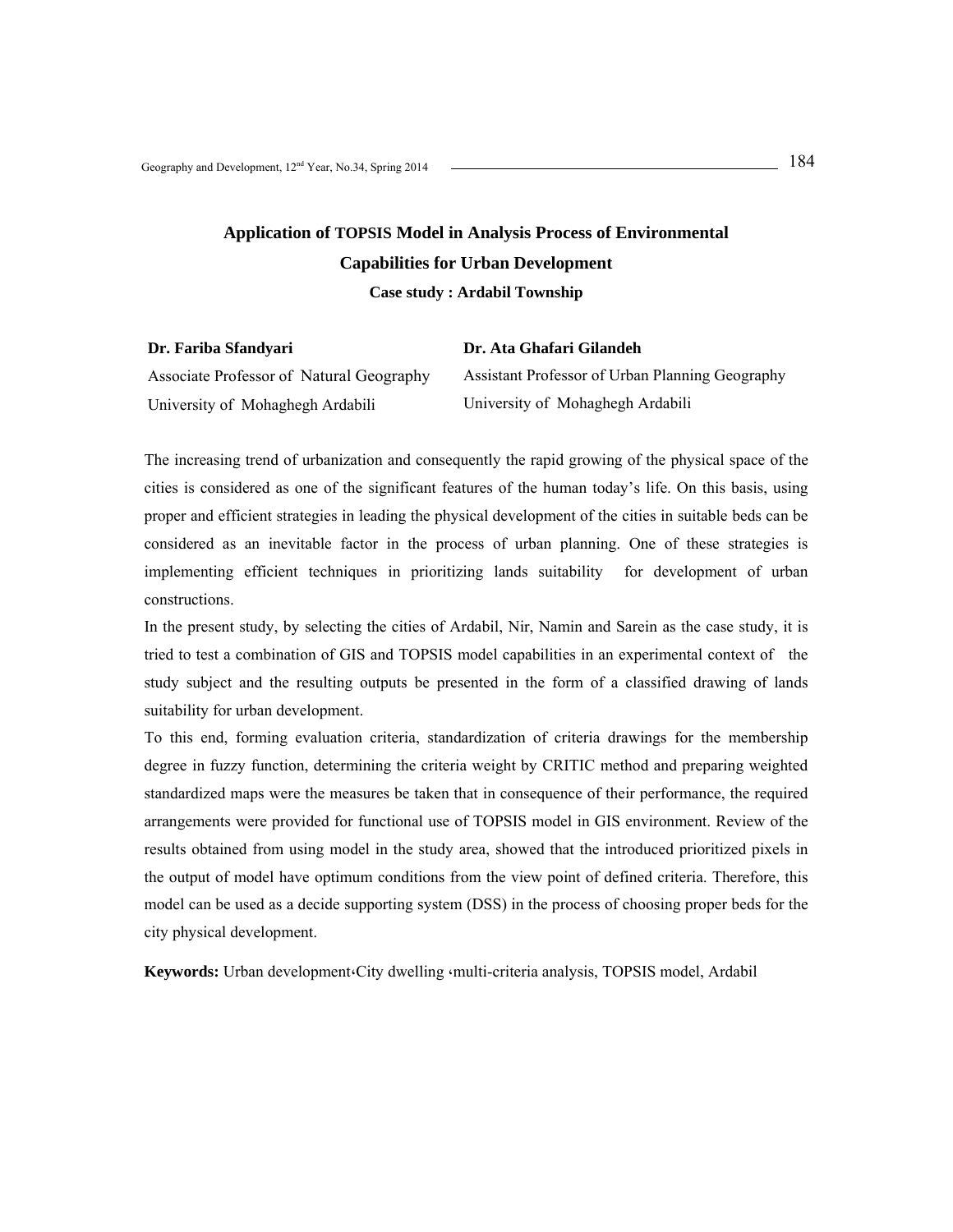#### t: 185 Abs **Abstracts**

#### **Classification of factors affecting on economic indicators of International tourism**

| Dr. Abbasali Abounoori                        | Zahra Akbari            |
|-----------------------------------------------|-------------------------|
| Assistant Professor of Accounting & Economics | M.Sc of Economics       |
| Islamic Azad University                       | Islamic Azad University |
| Tehran Central Branch                         | Tehran Central Branch   |

Tourism industry, as an economic sector is growing rapidly. There is an intense competition among tourist destinations to attract more tourists. This article aims at finding the most important factors for attracting foreign tourists. The society under investigation consisted of The OECD member countries and the Group of 77. In total, 32 countries from among OECD countries and 73 countries from among G77 countries were selected and a case of 105 countries was obtained. The study period was considered equal to 14 years from 1995 to 2008 AD. After forming matrix of data, the analysis was done using variables correlations and Minitab statistical software. Also, this software was used to Principal Component Analysis (PCA) in world tourism industry. The results showed that in addition to the country's infrastructure facilities, the natural and historical – religious potentials are the most important factors in attracting foreign tourists. The country's political and economical conditions rank the next factors. Moreover based on data of two groups, the results of PCA categorized the tourism indicators in two kinds of indicators. This categorization indicated that OECD countries own the biggest part of world tourism benefits. On the other hand, G77 countries have the most growth in tourism indicators in 14 years.

**Keywords:** Tourism; International Tourism; Economic Indicators of Tourism; Factors affecting Tourism, JEL classification: L83.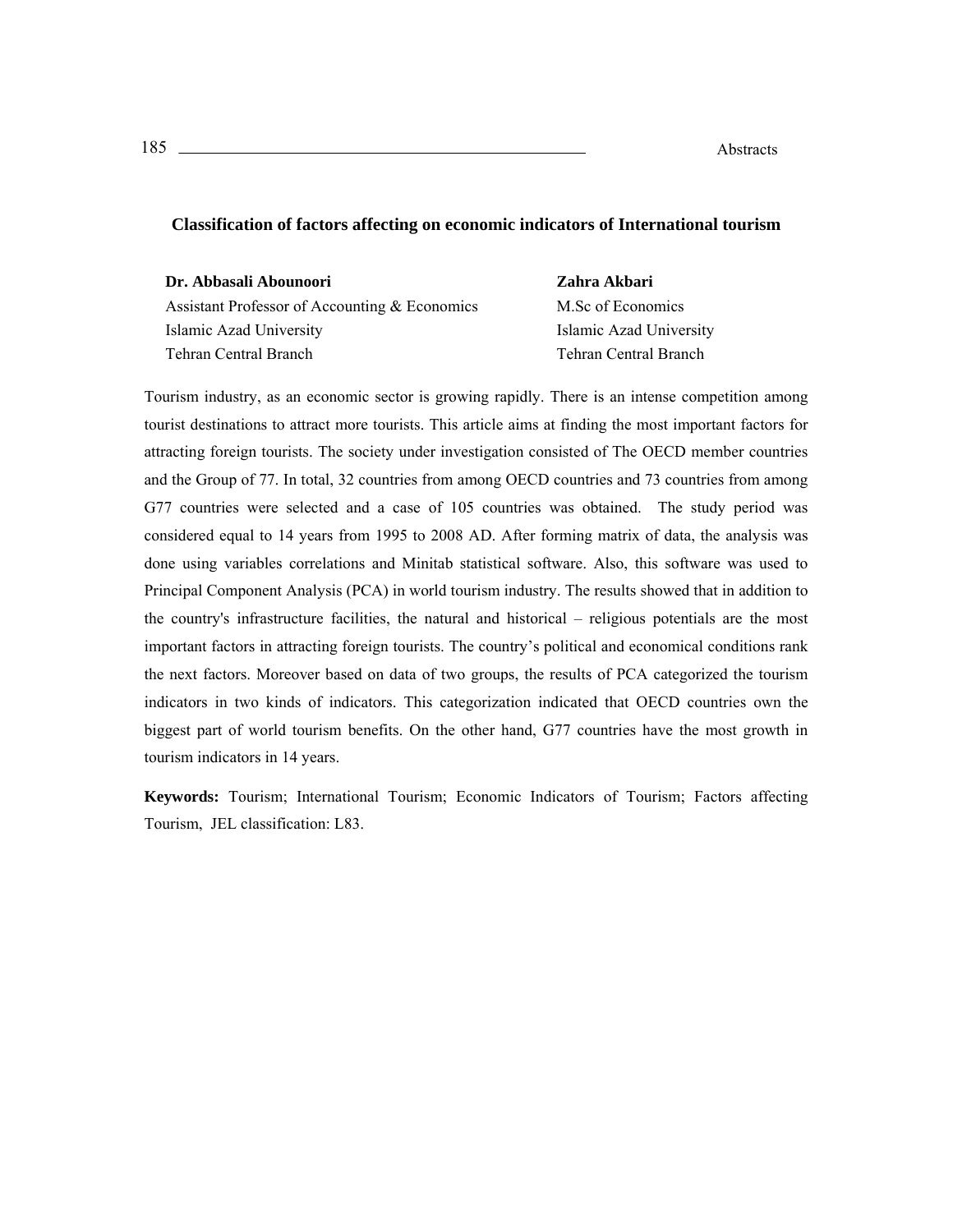# **Feasibility Study of Intervention Urban Inefficient and Old Texture Using Analytic**

#### **Network Process-Case study: Qom city (district No. 6)**

| Ali Asghar Isalou            | Dr. Hossein Ebrahimzadeh             |
|------------------------------|--------------------------------------|
| Department of Urban Planning | <b>Assistant Professor of Anthro</b> |
| University of Payam Noor Qom | University of Sistan & Balucl        |

nt Professor of Anthropology sity of Sistan & Baluchestan

#### **Dr. Behzad Shahmoradi**

Assistant Professor, Kurdistan University of Medical Sciences Kurdistan Environmental Health Research Center, Faculty of Health

During recent decades, the issue of regeneration of urban inefficient and old textures has become one of key issues in the field of urban development strategies. For this purpose, the managers and urban policy makers have used different measures including increase of building density, improvement and modernization of old textures, mass construction, etc. some of these policies are practiced in the form of direct interventions by urban management system in order to provide public services and facilities and or improvement of old tissues. Unfortunately, lack of considering the effective social, economic and physical parameters in an effective manner concerning the capacity of urban tissues for intervention from the practitioners and authorities of urban development affairs has led to emergence of some problems during execution of civil projects such as delay in execution time of projects, high costs and or social dissatisfactions.

On this basis, the present study, tries to determine the intervention of the old and inefficient tissues of Qom city with the help of three main indicators: physical, economic and social indices to perform the measures more effectively. Of course, if all these criteria are followed together with their sub-criteria, so that some complications would emerge in decision making process.

 Therefore, in order to facilitate decision making process, we used analytic network process (ANP) for achieving the objectives of present study. Our findings revealed that out of 76 ha area of District 6 Qom City, 20.3 percent has low intervention-capability and 41.8 percent have medium interventioncapability. While 37.9 percent of this district area has high intervention-capability, which could be contributed to the existence of the vast arid lands within the texture.

**Keywords:** Urban inefficient texture, Analytic network process, GIS, Zone 6 Qom city.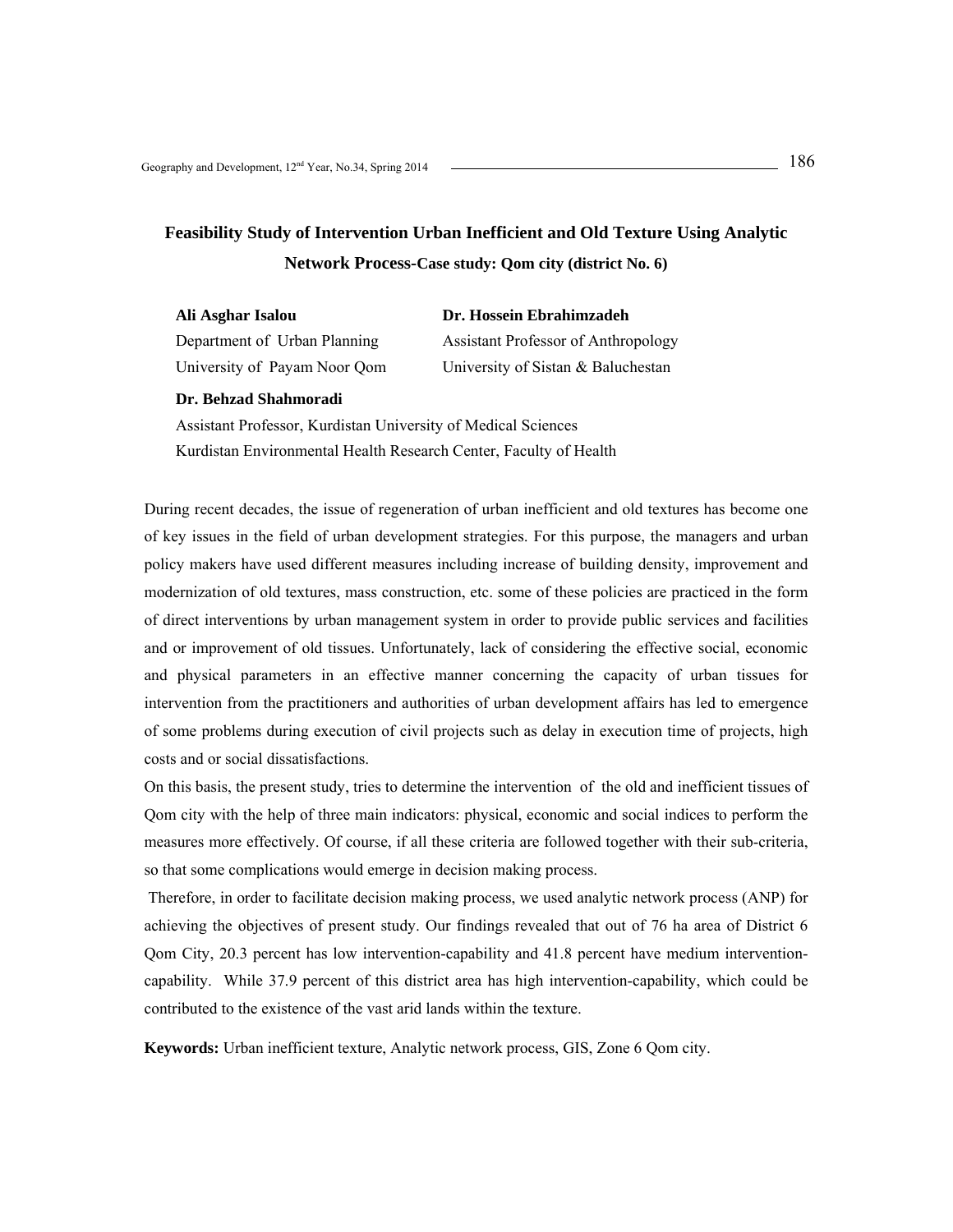| Dr. keramatalah Ziyari                | Dr. Mostafa Mohammadi Dehcheshme                |
|---------------------------------------|-------------------------------------------------|
| Professor of Urban Planning Geography | Assistant Professor of Urban Planning Geography |
| University of Tehran                  | University of Shahid Chamran, Ahvaz             |
|                                       |                                                 |
| Dr. Ahmad Poorahmad                   | <b>Mohamad Bager Ghalibaf</b>                   |
| Professor of Urban Planning Geography | Associate Professor of Political Geography      |

#### **Assessment of Safety Factor of Physical Indicators of Karaj City**

 Today, considering the increasing trend of urbanization and progressive growth of the city and citizens' hazards regarding the environmental and technological risks and social challenges, the necessity of regarding safety issues as one of the important and determinant factors of a sustainable city is sensed more than before.

Karaj, the young metropolis that less than 50 years is passed from its new life, is of the cities that with respect to its rapid changes and evolution from scattered rural settlements with 14'226 population in 1335 to the current metropolis with population of 1'386'030, has made inevitable the safety management of hazardous phenomenon.

To obtain the perspective of Karaj safety plan and decreasing the undesirable effects of crisis and events, recognizing and evaluation of physical safety of the city and spatial modeling of these components in 34 regions are the aims of this research. Establishment of descriptive data bank, Combining it with spatial data and finally its spatial modeling in the form of GIS Cellular Network and AHP are the considered methodology in this study.

The research findings showed that among the tenth physical safety indicators, impermeability with weighting value of 0.79 out of 1 has the highest rank, district No.1 with physical safety coefficient of 0.50 of 1 is the most unsafe district and district No.20 with safety coefficient of 0.73 has been recognized as the safest region.

**Keywords:** Physical safety, GIS cellular network, Safe city, Karaj.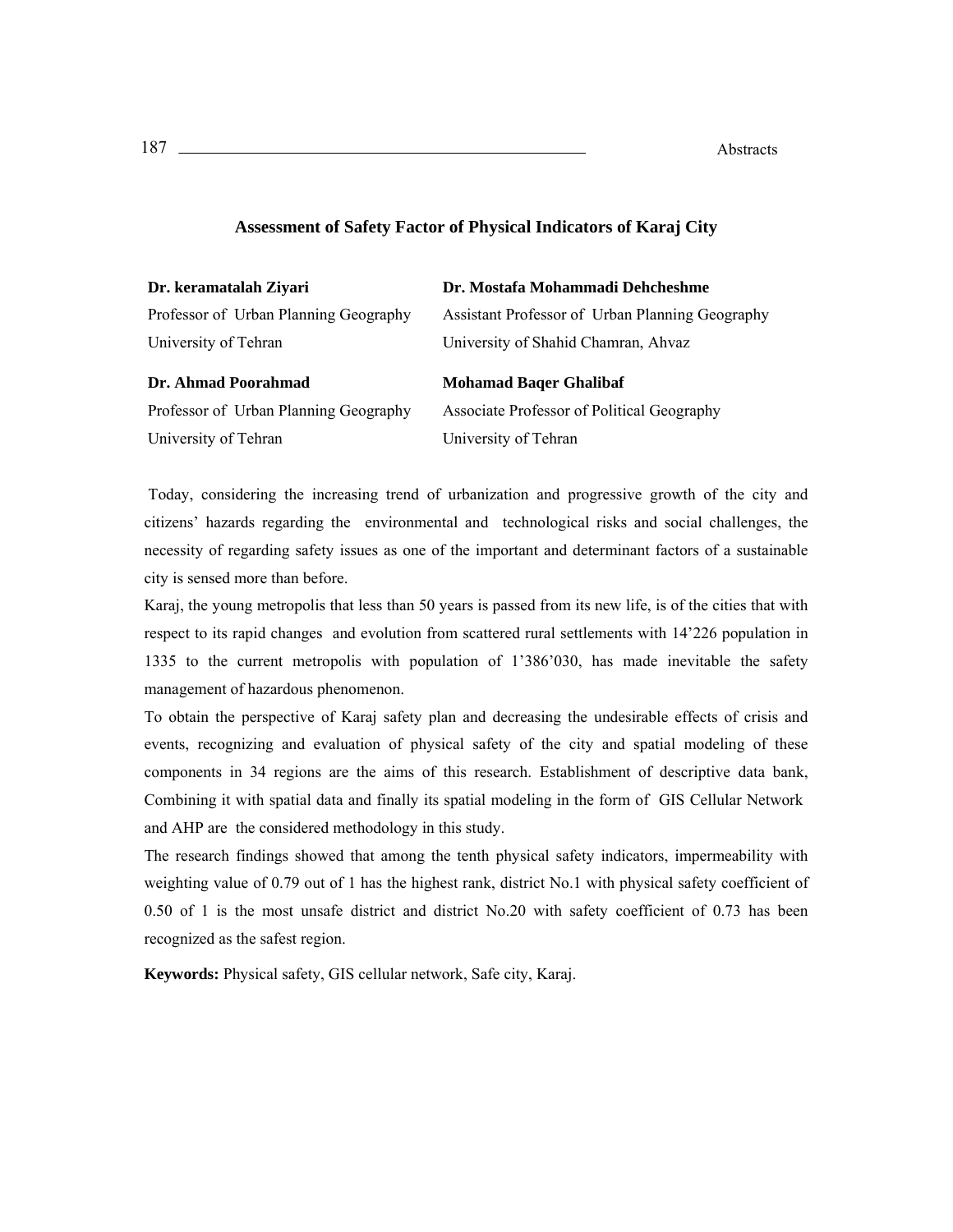#### **Review the Potential and Capabilities of Citizens' Participation in Urban Affairs Case study: Fasa township**

| DI, HOSSUM Tughtoon                             |
|-------------------------------------------------|
| Assistant Professor of Urban Planning Geography |
| University of Sistan & Baluchestan              |

#### **Dr. Zohre Hadiyani**

Assistant Professor of Urban Planning Geography University of Sistan & Baluchestan

#### **Sajad Rafieyan**

**Dr. Hossein Yaghfoori**

M.Sc of Urban Planning Geography University of Sistan & Baluchestan

From the second half of the twentieth century, partnership concept with a new approach has been changed to a key issue in developmental programs, especially in urban developmental programs.

To strengthen and develop the participation of people in planning, recognition of the effective factors is essential. Participation in our country is not a new phenomenon, but due to urbanization growth, the need to revise the concept and presenting an appropriate model based on the needs of citizens seems necessary.

Fasa, with 92,020 population in 2006 is one of the most populated cities of Fars province.

The problems that the management of Fasa is confronted with regarding the lack of active participation of citizens can be referred as the lack of cooperation of citizens for payment of their municipality duties and lack of citizens' awareness about their urban rights and duties .

The main objective of the present study is to review the participation potentials and capabilities of Fasa citizens in municipal affairs.

In this research, which is of applied and development type, for answering the questions and presenting appropriate solution for the considered issue, analytical –descriptive method has been used. For collecting data, two different methods of documentary and surveying have been used.

In this research, firstly the relevant literature was studied. After recognizing different theories and patterns, in practical realization of partnership , two required and necessary prerequisites were diagnosed :1) tendency and willingness to participation and 2) possibility of partnership, consequently, this paper focused on the level of tendency and willingness for participation( potential of citizens' participation).

Then for recognizing and identifying the necessary variables which show the potential of citizens' participation in urban affairs, eight (8) main variables were recognized, and in total , 34 questions were indicated to measure these 8 variables.

 Accordingly, the evaluation questionnaire of citizen participation variables of Fasa was developed, executed and analyzed.

The results of this study show that Fasa citizens has a partnership potential of moderate to upward and among the indices which show the citizens partnership, only in the indices of leisure time, social reliance and self imagination have a moderate rank and in the remaining ones have obtained more than average.

**Keywords:** Participation, Urban Affairs, The potential of citizen participation, Fasa.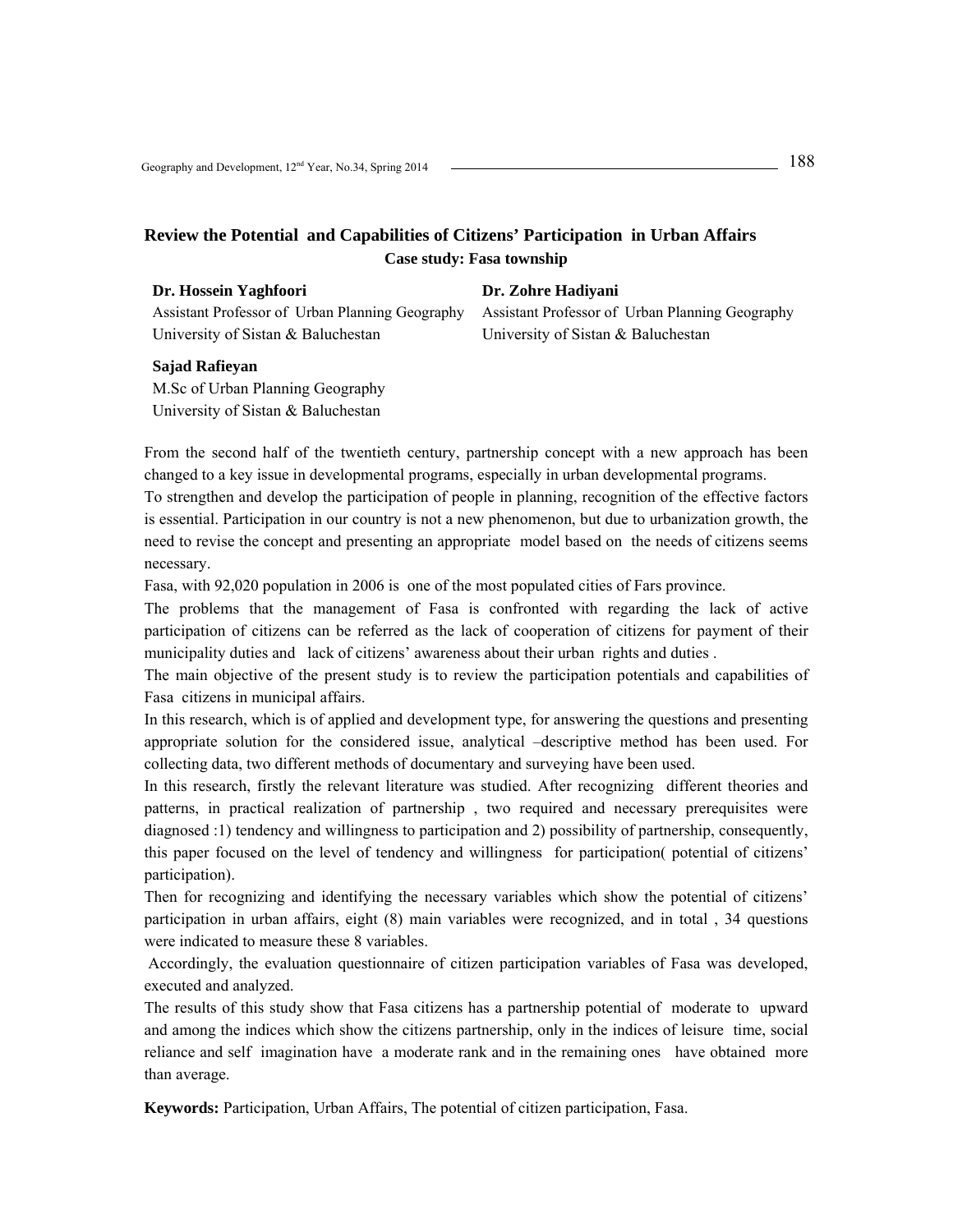# **Monitoring of Surface Water Resources Availability in the Atrak River Using the Modified SWSI Index and Markov Chain Model**

**Case study: Atrak basin** 

| Mehdi Teimoori                   | Dr. Ali Fathzadeh                           |
|----------------------------------|---------------------------------------------|
| Lecturer of Watershed management | Assistant Professor of Watershed management |
| University of Ferdovsi Mashhad   | University of Ardakan, Yazd                 |

Drought is a complex natural phenomenon, which is due to the precipitation shortage and is one of the climatic challenging phenomena which has great and extensive impacts on human societies, environment and the world economy. During the recent years, various indices have been developed to detect and monitor drought. In the present paper, is to evaluate the drought phenomenon in Atrak River by using modified SWSI index.

Also, a first-order Markov chain model was used to simulate modified SWSI indexes, based on the estimated transitional probabilities and frequency distributions of river's flow in the relevant stations. The results of this paper indicated that transition probability from a specified status to the same one is more probable than transition to other status (between 60 - 80 percent) and each of the stations, probably most of the time are at balanced status.

On the other hand, although some stations are more durable in drought conditions, but at the same rate, they spend in a very wet conditions for a short time, that more than before, reveals the importance of programming in operation parts.

**Keywords:** Hydrological drought, Markov chain-based model, Modified SWSI index, Atrak river.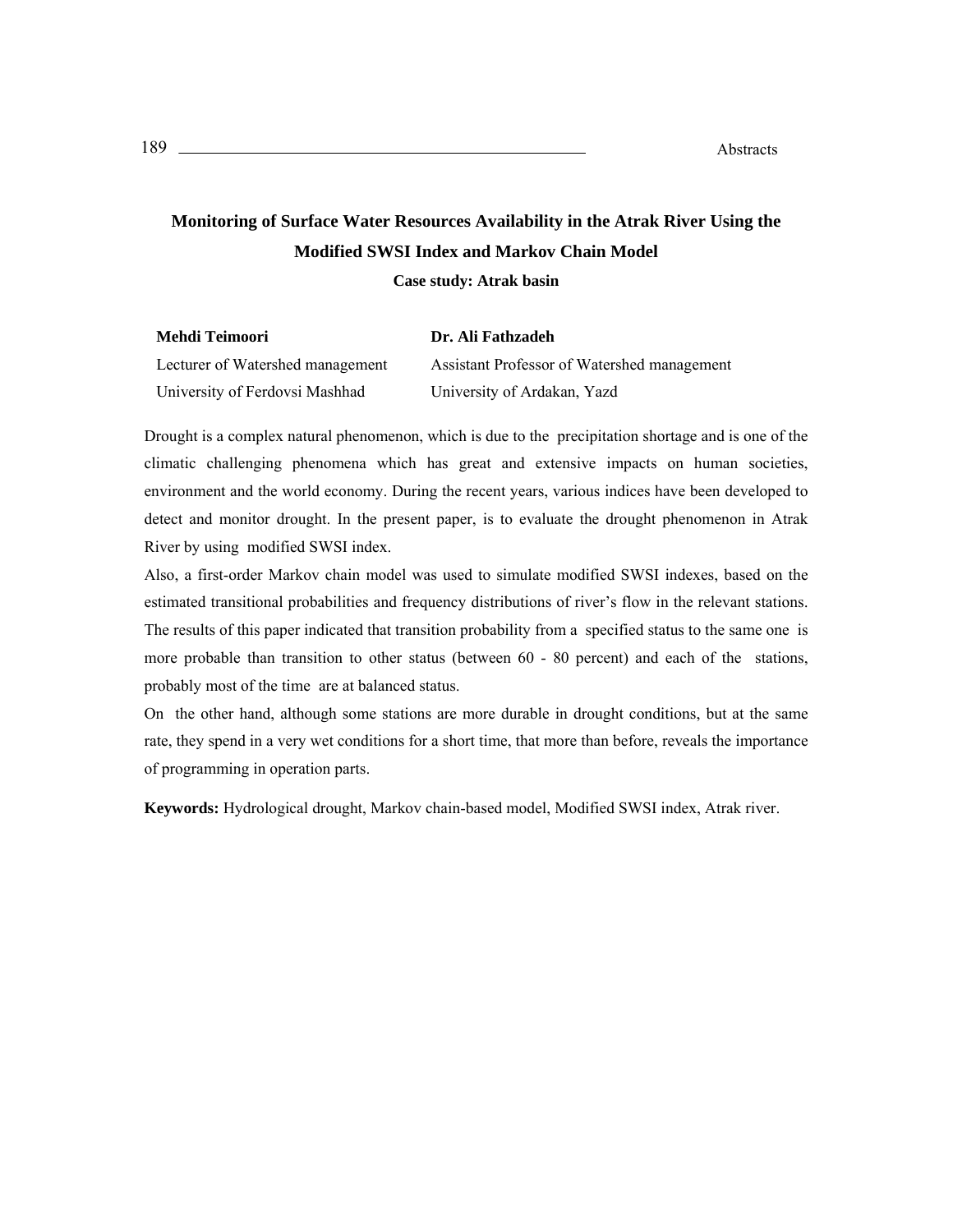### **Investigation of Flooding Hydrological Behavior in Razavar Watershed Using Statistical Analysis, SCS Model and Profile of the River**

**Dr. Homayon Hasadi** 

**Dr. Amjad Maleki**  Aassistant Professor of Natural Geography Razi University of Kermanshah

Member of Scientific board Center Recearch Agriculture and Natural Resources Kermanshah

#### **Nooshin Pirouzinejad**

Ph.D Student of Natural Resources & Watershed University of Tabriz

Razavar watershed on the north of Kermanshah province is one of the flooding basins that causes flooding in watery years. For investigating watershed flooding, the statistical analysis of real data of the area, SCS model and surveying river cross section have been used. by dividing watershed to hydrologic homogeneous units and study , the factors influencing on flood such as vegetation cover, land use, time of concentration, lag time , slop ,geology ,pedology ,rainfall intensity were studied .finally CN and S map are provided and runoff height and peak discharge has been estimated by using SCS in smada software.

The important factor in this software is the coefficient of flood recession curve. This coefficient indicates the hydrological behavior and morphological condition of the river at flood time. To obtain this coefficient, the flood hydrograph of pirmazd station has been plotted and interpreted. Analysis of the real flood hydrograph shows that the recession time of flood in Razavar watershed is 5 times of flood rising, and this represent the hydrological behavior of river which cant discharge the flood from the basin at the flood time.

To identify the river hydrological status, surveying river profile was performed. The results showed that expect the river profile at pirmazd station, no other sections is able to pass peak discharge with 5years of return periods and even the river profile at Mehregan station cannot discharge flood of 2years return period and the cause of basin flooding is the narrow channel from upstream toward downstream which causes flood every year.

**Keywords:** Homogeneous units, SCS model, Static analysis, Smada soft ware, Survey river cross section.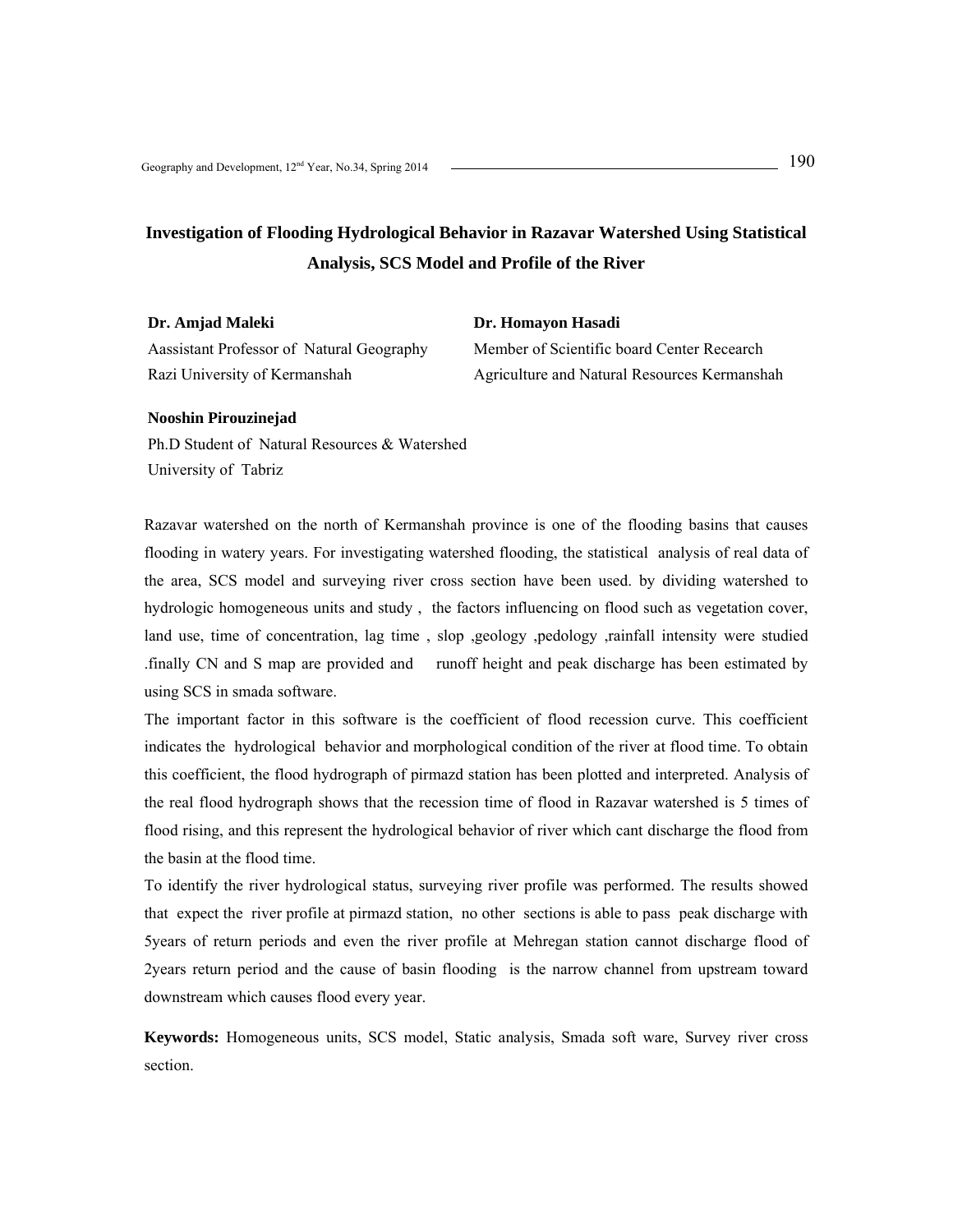## **Vulnerability Assessment of the City Buildings by Fuzzy AHP Model and use of GIS System Case study: District No. 3 of Tehran**

| Dr. Seyed Mousa Pour Mosavi                                                   | Dr. Ali Shamaiee                                                          |
|-------------------------------------------------------------------------------|---------------------------------------------------------------------------|
| Assistant Professor of Urban Planning Geography<br>University of Emam Hossein | Associate Professor of Urban Planning Geography<br>University of Kharazmi |
|                                                                               |                                                                           |
| Dr. Mohsen Ahadnejad                                                          | Ali EShghi Chahar Borj                                                    |
| Associate Professor of Urban Planning Geography                               | M.Sc of Urban Planning Geography                                          |

#### **Somaye Khosravi**

Ph.D Student of Geomorphology University of Isfahan

In order to reduce the vulnerability of Tehran, before any planning and decision-making, it is necessary that the earthquake damages based on its different conditions and Status shall be analyzed before its occurrence to obtain a clear vision of probable earth quake happening and its resulting consequences and on the basis of simulating probable earth quake in different intensities, the vulnerability maps is prepared. The current study tries to design earth quake scenarios with different intensities by Fuzzy AHP model and GIS software to present a proper estimation of vulnerability of Tehran municipality district No.3 against earthquake.

This study is of applicable type and descriptive – analytical. Applied data is of documentary and field type.

 The results of the study indicate that the amount of incurred damages to the buildings of district No.3 are are divided into five levels of "very low, low, medium, high and complete destruction; in designed scenarios of is Scenarios designed 6 Mrkaly 53/88,26/77,19/04,0/04,0/25; respectively in 7 Mrkaly 23/28, 21/22, 9/31, 26/42, 19/75; 8 Mrkaly 0/54, 59/33, 20/22, 9/55, 46/97, respectively.

 The highest level of vulnerability Based on the number of damaged buildings are at municipality districts of 2, 3, 5, 4, 1 and 6 respectively which is due to the use of undurable and weak materials construction works, existence of worn textures and high age of the existing structures, structures located on qanats , the population centralization in old and high density textures and tower construction without performing studies regarding comprehensive plans, and also lack of following the common standards in the country including by law 2800.

**Keywords:** Vulnerability, Buildings, Earthquake, Tehran, GIS, Fuzzy AHP.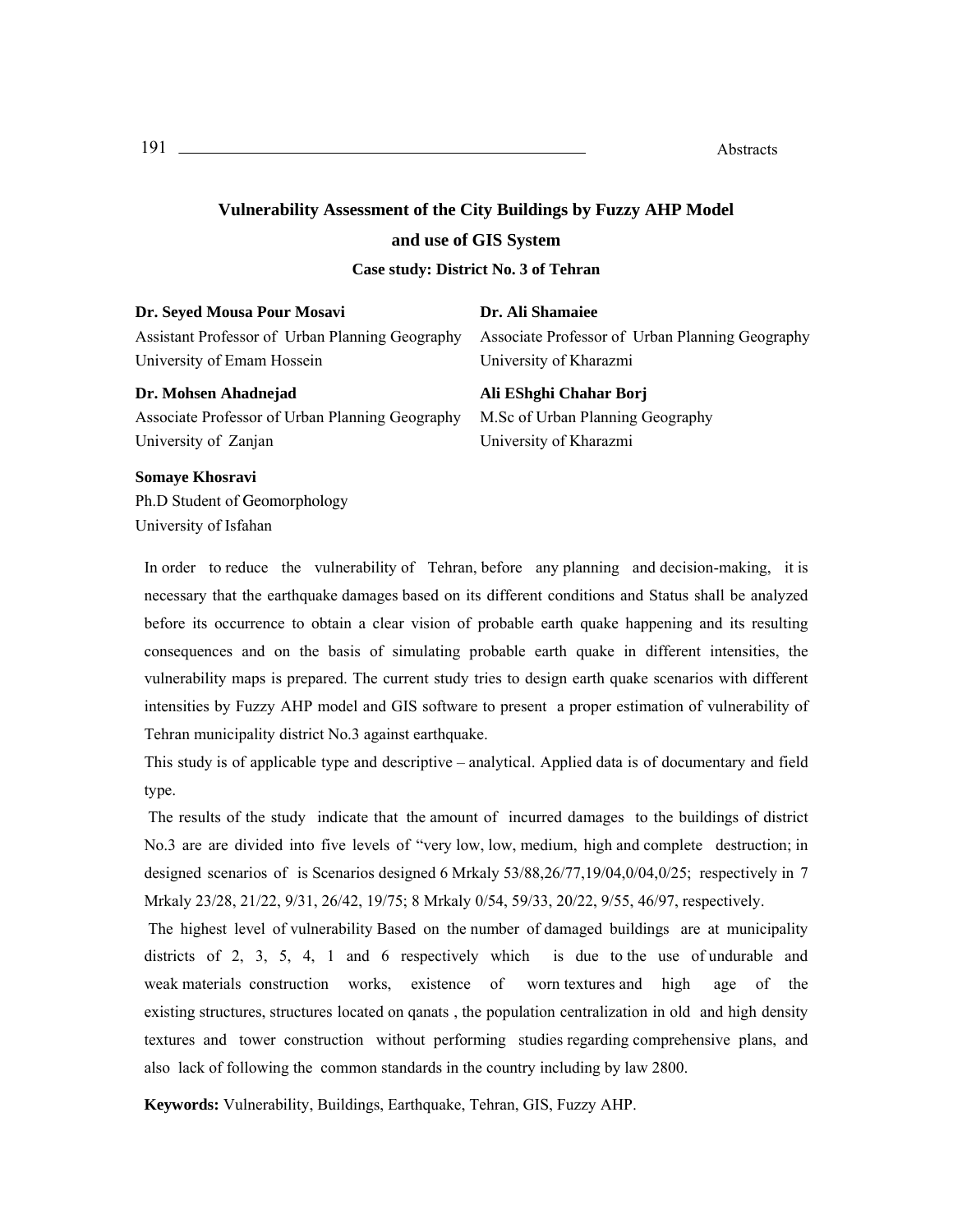## **Prioritizing Suitable Locations to Domestic Waste Disposal Considering Geomorphic Criteria**

| Dr. Adel Sepehr                                        |         |
|--------------------------------------------------------|---------|
| Assistant Professor of Natural Resources & Environment | M.Sc St |
| University of Ferdowsi Mashhad                         | Faculty |
|                                                        |         |

**Mostafa Biglarfadafan**  udent of Environment of Environment University of Tehran

#### **Azam Safarabadi**

Ph.D Student of Urban Planning Geography University of Isfahan

Increasing growth of population of the cities and metropolitan cities, while creating suitable opportunities for physical, economical and social development and increase of welfare level, has caused different incompetency in metropolitans. Increase of home waste materials is of the environmental challenges in most of metropolitans and selecting the appropriate areas of municipal solid waste landfill in mega cities is one of the environmental challenges of urban management, especially in metropolitan cities. Mashhad, with over three million populations is the second mega city in Iran, the second religious city in the world and spiritual capital of Iran. This metropolitan city is faced with a huge and great amount of producing home waste material .Identification of prone regions to the solid waste landfill is among the important issues of waste management in this metropolis. The purpose of this research was selecting and prioritizing areas for solid wastes disposal considering the Geomorphologic factors in Mashad. So using ranking MCDM methods including TOPSIS and AHP, five landfill sites for the city of Mashhad, was investigated and selected. Ranking has been done based on seven geomorphologic criteria involving slope, lithology, fault distance, surface water distance, ground water depth, and land use and geomorphology type. Using TOPSIS algorithm, weighting and ranking the regions was completed. To compare indices and criteria, AHP algorithm has been applied and pair wise of criteria was done. The results of the studies showed that the region 2 (the new landfill, located in Miami Road) has first rank to waste disposal. The results also indicated that the region 1 (located in Nishabour road) which is the old landfill of Mashhad is not a suitable place for waste disposal.

**Keywords:** Domestic waste, Geomorphic Criteria, AHP, TOPSIS, Mashhad.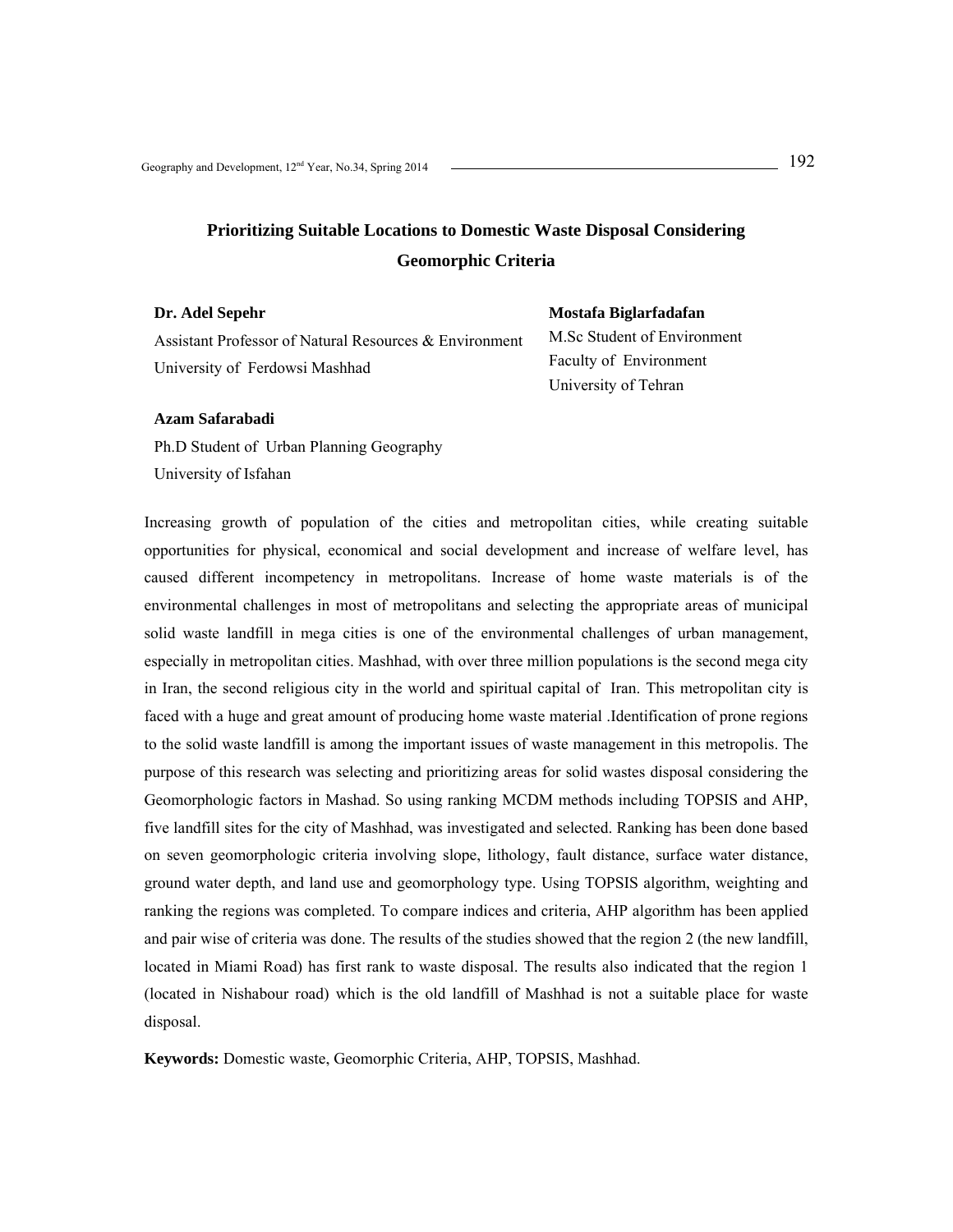#### **A Study of Anomalies and Trends of Sunshine Hours in Iran**

**Dr. Firooz Mojarad** 

Assistant Professor of Climatology Razi University of Kermanshah

M.Sc of Climatology Razi University of Kermanshah

**Kamran Moradi**

Sunshine hours rate with its effect on determination of solar radiation rate is the main factor of controlling life, climate and other biological activities on the earth, especially in arid and semiarid zones. The purpose of this research is to offer an image about anomalies and trends of sunshine hours rate in Iran, and to estimate its values based on the latest data. For this purpose, the country area was zoned for annual and seasonal sunshine hours by using 87 synoptic stations data in a 20-years period (1986 to 2005) via cluster analysis and ArcGIS software capabilities. For confirming the zonation, Sidak and One-Way ANOVA parametric tests or Mann-Whitney and Kruskal-Wallis non-parametric tests were used. In addition, multivariate and simple linear regression equations were used for estimating sunshine hour's numbers and recognizing their temporal trends respectively.

The results of the research showed that the mean sunshine hours increase and their variability decrease from the north to the south and from the west to the east of country until the coefficient of variation (CV) values of annual sunshine hours, contrary to the spatial distribution of them reach to the highest rates in the Caspian sea coasts and the lowest ones in the central deserts. Sunshine hours rates show either significant increasing trends or essentially non-significant trends in the whole country. However, even one case of significant decreasing trend has not been observed in the country. The mean increasing amount of trends in the country is 16.6 hours per year. Statistical model shows that except in the summer, the rule of the latitude in spatial distribution of sunshine hours is salient. By using this model, sunshine hour's values in the country were estimated with good precision based upon latitude and elevation values.

**Keywords:** Sunshine hours, Iran, Trend analysis, Zoning, Variability, Estimation.